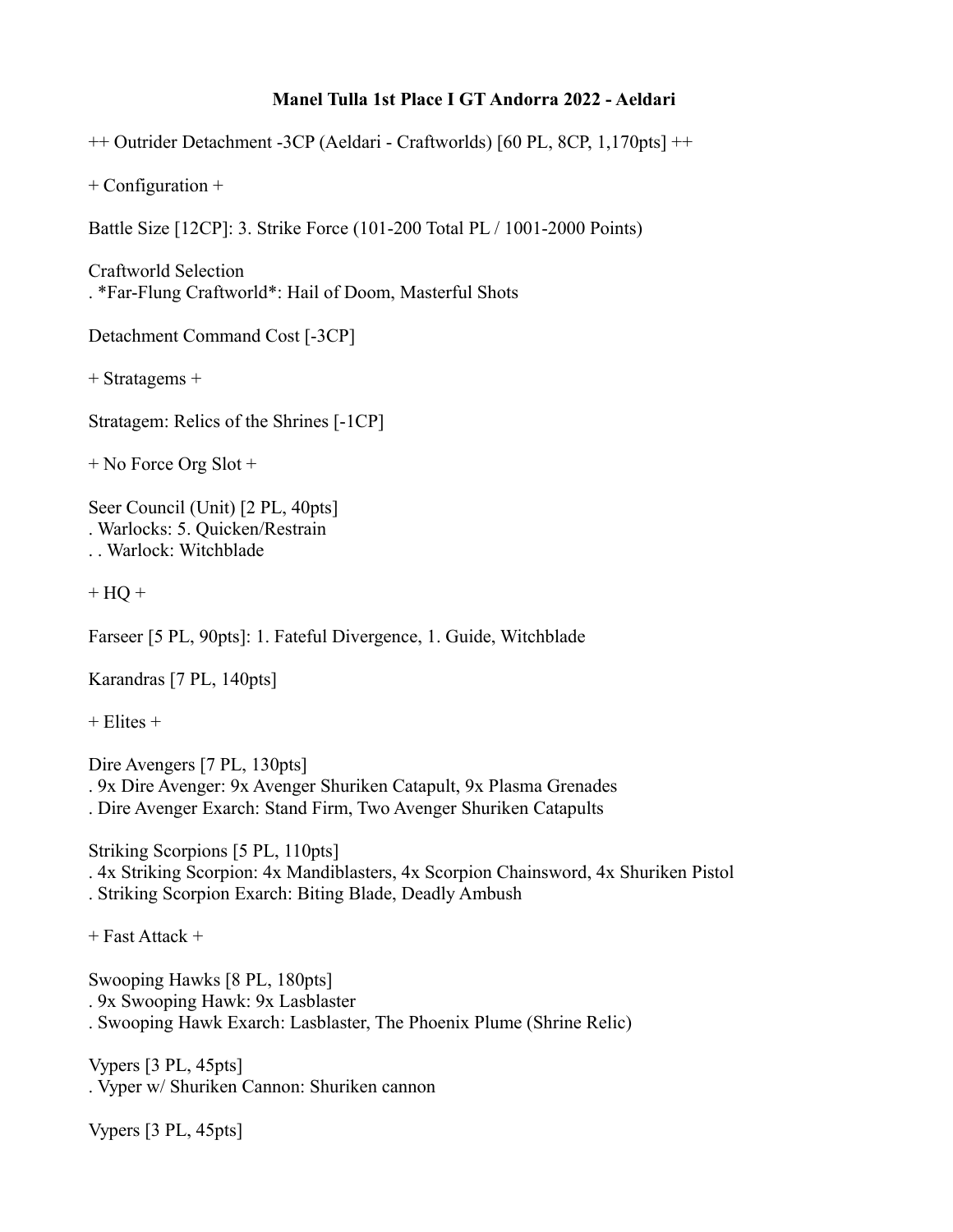. Vyper w/ Shuriken Cannon: Shuriken cannon

Windriders [12 PL, 270pts] . 9x Windrider - Shuriken Cannon: 9x Shuriken Cannon

Windriders [4 PL, 60pts] . 3x Windrider - Twin Shuriken Catapults: 3x Twin Shuriken Catapult

Windriders [4 PL, 60pts] . 3x Windrider - Twin Shuriken Catapults: 3x Twin Shuriken Catapult

++ Patrol Detachment 0CP (Aeldari - Craftworlds) [42 PL, 830pts] ++

+ Configuration +

Craftworld Selection

Detachment Command Cost

+ No Force Org Slot +

Seer Council (Unit) [3 PL, 60pts] . Warlock Skyrunners: 4. Protect/Jinx . . Warlock Skyrunner: Witchblade

 $+$  HQ  $+$ 

Baharroth [7 PL, 140pts]

Farseer Skyrunner [6 PL, 120pts]: 2. Doom, 4. Executioner, 5: Mark of the Incomparable Hunter, Warlord, Witchblade . Kurnous' Bow

+ Troops +

Guardian Defenders [4 PL, 90pts] . 10x Guardian Defender: 10x Plasma Grenades, 10x Shuriken Catapult

 $+$  Elites  $+$ 

Dire Avengers [6 PL, 120pts] . 9x Dire Avenger: 9x Avenger Shuriken Catapult, 9x Plasma Grenades . Dire Avenger Exarch: Avenger Shuriken Catapult

Howling Banshees [5 PL, 105pts] . 4x Howling Banshee: 4x Banshee Blade, 4x Shuriken Pistol . Howling Banshee Exarch: Cronescream (Shrine Relic), Mirrorswords, Piercing Strikes

+ Fast Attack +